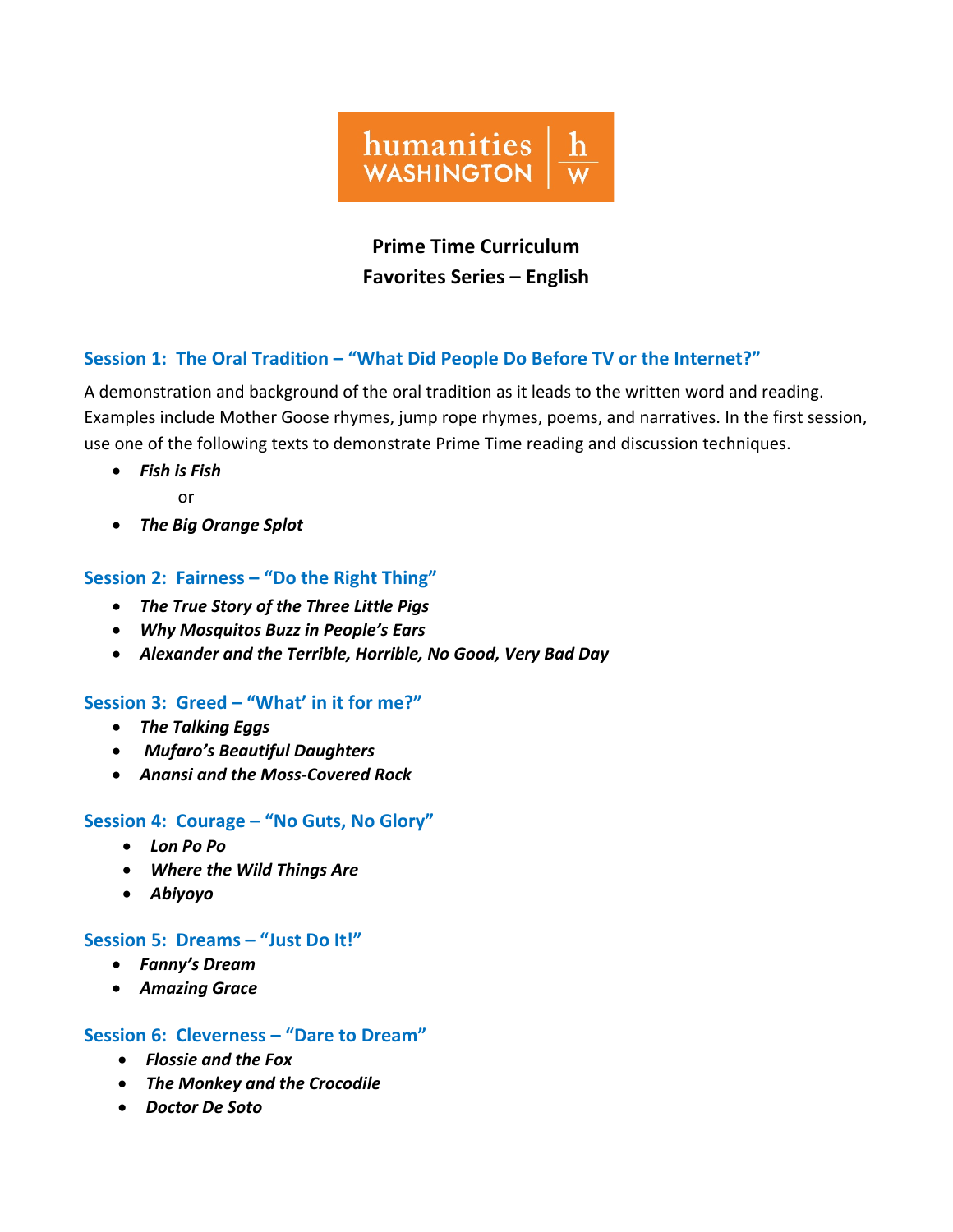# *When facilitating discussions, please use the following questions:*

## **Session 1: The Oral Tradition – "What Did People Do Before TV or the Internet?"**

A demonstration and background of the oral tradition as it leads to the written word and reading. Examples include Mother Goose rhymes, jump rope rhymes, poems, and narratives. Use **either** *Fish is Fish* **or** *The Big Orange Splot.*

## *Fish is Fish*

- Why does the fish imagine the world the way he does: everything fish-like? Do we ever do that: think of the world from only our own perspective? Can you think of an example that has happened to you?
- $\bullet$  How does who we are  $-$  our background, our upbringing  $-$  effect our perspective and our perceptions about the world? Can we ever have a truly objective view of things? Why or why not?
- Like fish and frog, are there some things your friends can do that you can't, or that you can do that they can't? What are they? Can you still be friends then? Why or why not?
- Do you think fish and frog will stay friends now that the frog is on land? Why or why not? Can we be friends with someone who is far away? Can we make new friends with someone who is far away? How?
- Should fish be content to be a fish and not see the world above water? Why or why not? Are there some limitations to what we can and cannot do? Are there ways to change those limitations? Should we try?
- Fish is curious and imagines what the land and its creatures must be like even though he has never seen them. What places do you wonder about and wat to see? What do you think they are like? What do you imagine about them?
- The fish and the frog have the same beginnings in life, but they end up in very different circumstances. Has this ever happened to anyone you know? How did things turn out?
- Can you think of any nations in the world who have the same historic roots, but are culturally very different now? How do they relate to each other in modern times? Do their relationships matter to us in the United States?

## *The Big Orange Splot*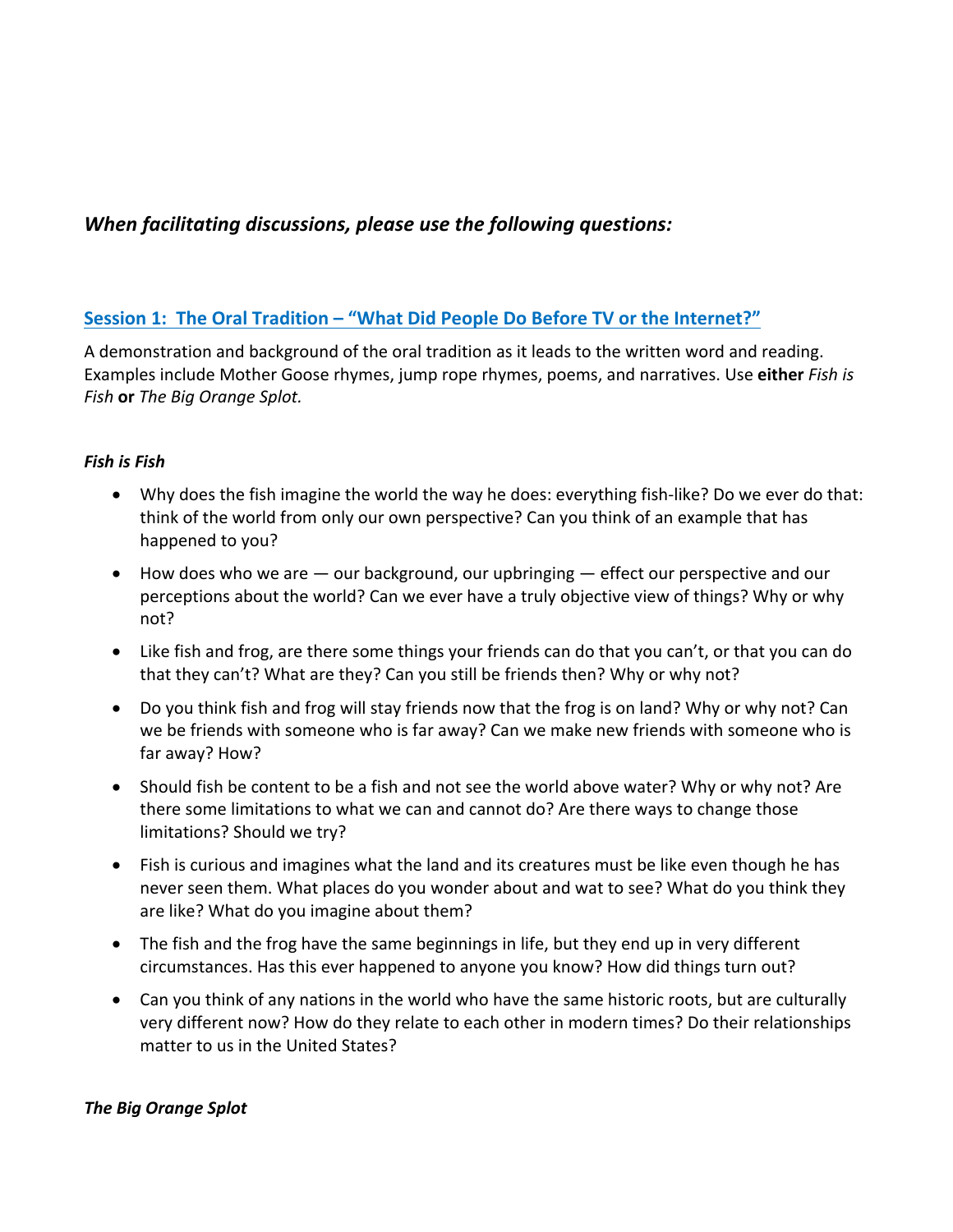- Mr. Plumbean paints on his house "little orange spots and stripes and pictures of elephants and lions and pretty girls and steam shovels." If you could paint the outside of a house you lived in, what would you paint on it?
- Mr. Plumbean says he painted his house "to look like all my dreams." What are your dreams, and could you paint a house to look like them?
- At the start of the story, all the houses on the street are the same. Is there some way you can think of that, at the end of the story, all the houses are the same? Why?
- Is Mr. Plumbean a good neighbor? Why do you think that?
- Think about what Mr. Plumbean puts on his lawn. Anything dangerous? (Well, would YOU want your kids living next to a man who kept an alligator chained up in his front yard?) Should he be allowed to do that? Why? Was Mr. Plumbean a responsible neighbor? Citizen? Why or why not?
- Mr. Plumbean insists on the right to paint his house as he pleases, regardless of what his neighbors think. Is that a good thing? Do you care about what your street looks like? Should you? Should your neighbors care about what your place looks like? Why or why not?
- Suppose Mr. Plumbean wanted to decorate his yard with old broken down washing machines and smelly garbage cans. Should he be allowed to do that because it's his property? Or should the neighbors be able to stop him because it will trash up the neighborhood? Who decides things like this where you live? Who should decide? Why?
- The question of how much to include in a story when you write it, how much to leave out, what questions to answer, and which ones to leave hanging faces all writers. And they all deal with the problem differently. Think back to the beginning of the story. Very early along, the writer, Daniel Pinkwater, tells you, "A seagull flew over Mr. Plumbean's house. He was carrying a can of bright orange paint." Now, practically everybody I know would ask him- or herself, "Why in the world would a seagull be carrying a can of bright orange paint through the sky?" The author knows practically everybody would ask that. So, what does he do? How does he handle it? Does it work? Did it make you not think to ask the question? (He does it again on the very next page too!)

# **Session 2: Fairness – "Do the Right Thing"**

## *The True Story of the Three Little Pigs*

- If you were a judge in a court, would you find the wolf guilty? Why or why not? What in his story would make you believe him or not believe him?
- The wolf blames the fact that he's being jailed on two things: first, the fact that nature arrange it so that wolves eat animals most people think are cute: bunnies and such. And so, people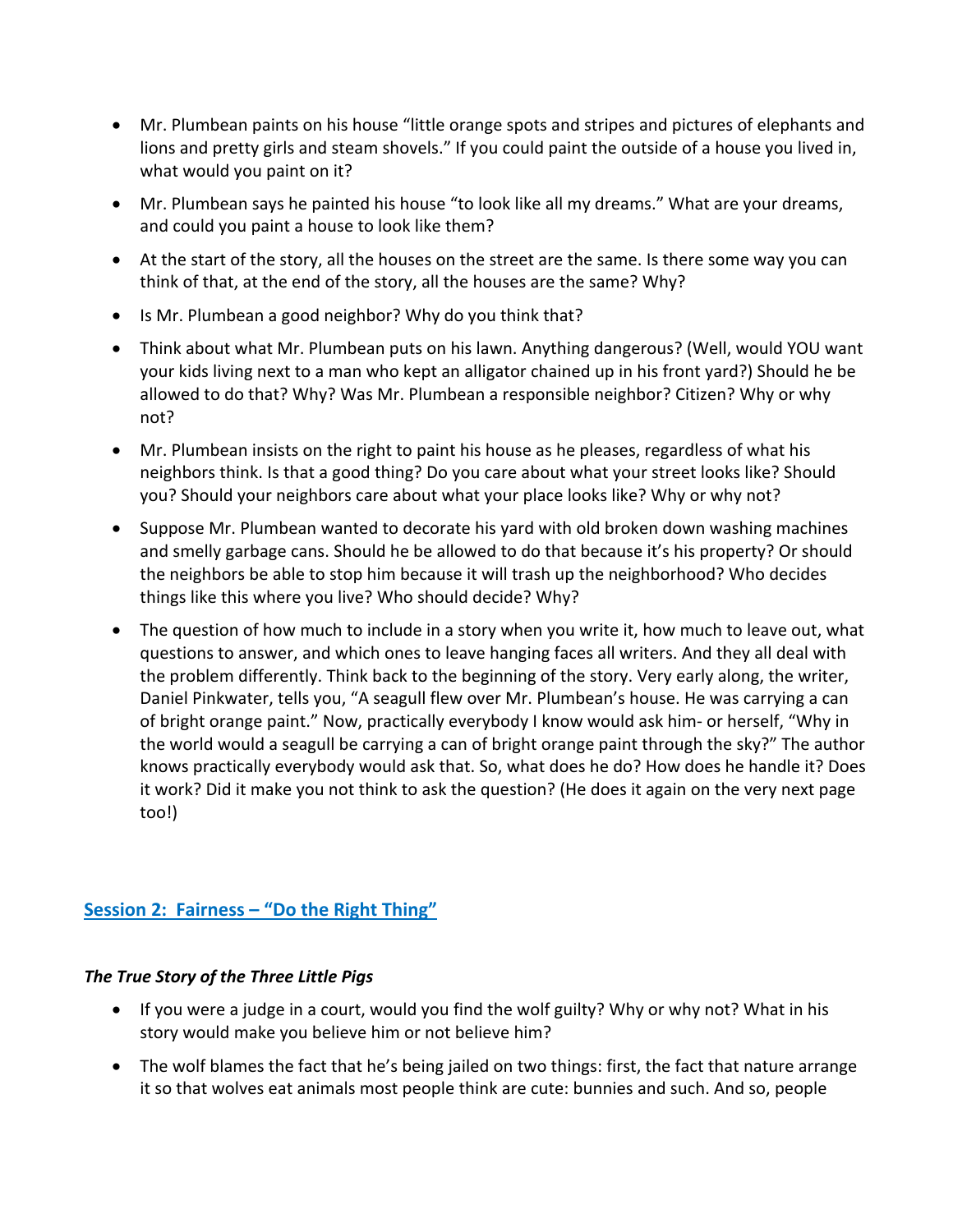think wolves are mean and vicious. This raises an interesting question: Would a jury made up of wolves have found him guilty? What is the second thing the wolf blames for being jailed?

- Imagine you are a wolf. You eat bunnies for breakfast and chipmunks for lunch. Would you have found the wolf in this story guilty? Why or why not? Is it fair to have the wolf tried by a jury of pigs? Of people? Why or why not?
- The wolf blames the press, the newspapers, saying they never told his side of the story, only the pigs' side. This too raises an interesting question: Is everything you read in a newspaper or online, or see on the television true? If not, how can you tell what is and what is not true? How do you know whom to believe and whom not to believe? Is there anything in this story that makes you suspect the wolf is not telling the truth?
- Have you ever found yourself with the problem the wolf had: when you insist someone else is to blame but no one will believe you? How did you handle it? Did you ever try to blame something on someone else so you wouldn't get punished? Have you ever been blamed for something someone else did? A brother? A sister? A friend? How did you handle that?

#### *Why Mosquitos Buzz in People's Ears*

- Who do you think was really to blame for the sun's not rising? According to the animals, who was to blame? Do you think they were right? Why or why not? If you were on a jury and all the animals were arrested for a crime, which animals would you find guilty? Why?
- Mosquito was found guilty of making the sun not come up, but not for the death of the baby owls. Who do you think was responsible for that? The mosquito again? Or someone else? Why do you think that?
- Some of the animals really had no choice about what they did. When a snake crawls down a rabbit hole, the rabbit HAS to run. It has no choice. But did any of the animals have a choice? The iguana or the snake, say? Could they have done something different than they did? If so, would that make them more to blame? Why?
- Was Mosquito's punishment fair? Why or why not?
- Suppose one morning you get a little lazy and stay in bed too long, so that you might miss the school bus. You rush out the bedroom door, but just then your little brother spills a glass of milk on the floor and you have to stop to help clean it up. Which means someone has to drive you to school. Then that person is then late for work and rushes down the sidewalk, trips, and sprains an ankle. Here is your question: Who is to blame for the sprained ankle? You? (If you had gotten out of bed on time...) Your little brother? (If only he hadn't spilled the milk...) Would it be fair if you were punished? Why or why not?

## *Alexander and the Terrible, Horrible, No Good, Very Bad Day*

• Who was to blame for Alexander's terrible, horrible, no good, very bad day? Who did Alexander think was to blame?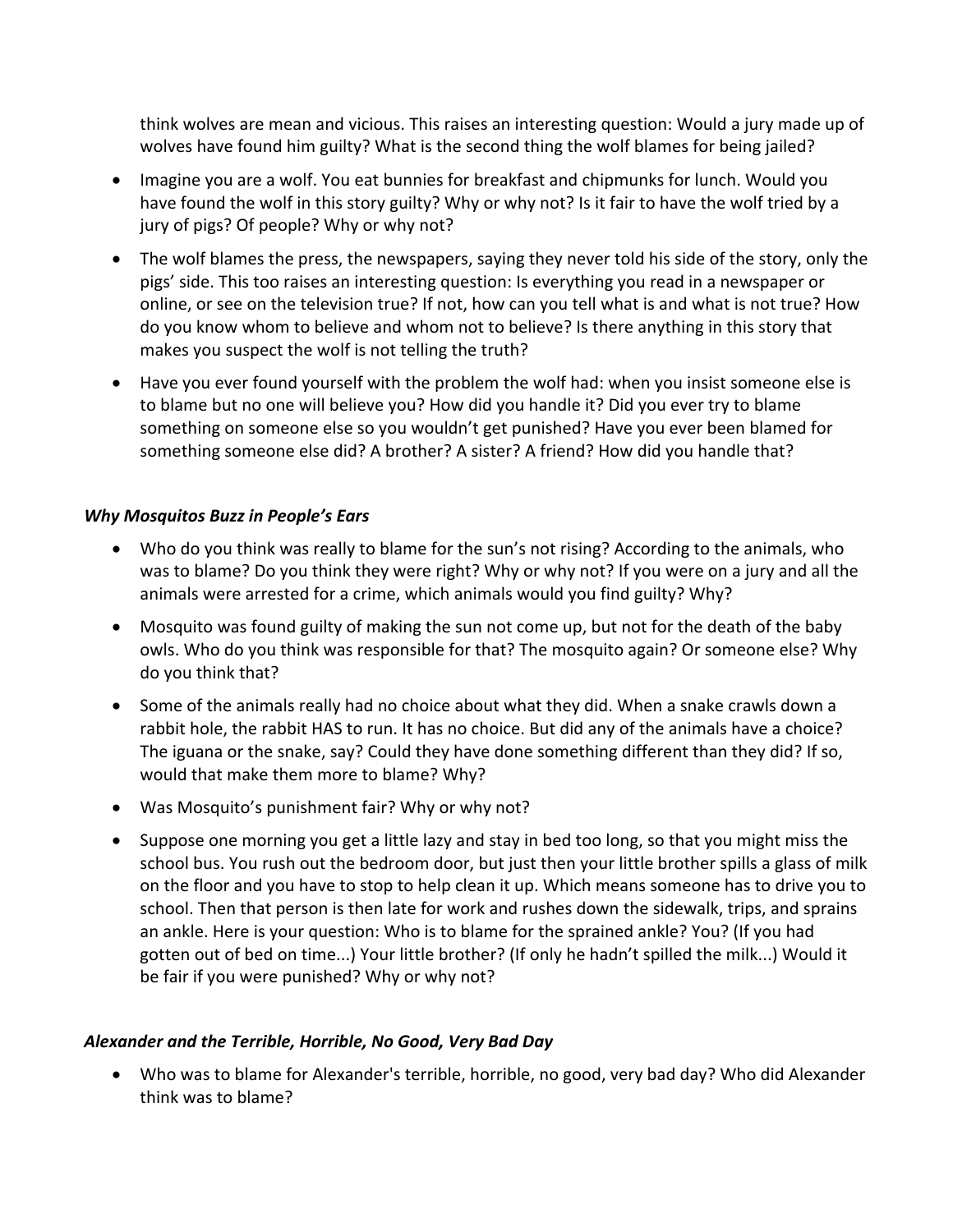- Did anything happen to Alexander that wasn't fair? Did anything happen that was?
- Have you ever had a day like Alexander's? How did you handle it?
- When you are having a terrible, horrible, no good, very bad day, do you wish you could be someplace else, far away? Where would that place be for you? Why there?

# **Session 3: Greed – "What' in it for me?"**

#### *The Talking Eggs*

- How is this story like *Mufaro's Beautiful Daughters*? How is it different? Which one makes a better story? Why?
- One story is set in distant Africa a time long, long ago. The other one is set in the United States not too long ago. Which kinds of stories do you like best? Ones about far off places and other times, or stories about the place and time where you live? Why?

## *The story also could be used to raise some interesting questions about what it DOESN'T tell us. For example:*

- Is there anything that this book leaves up in the air, unexplained? Is there anything you want to know at the end of the story that the author does not tell you? For example, what happens to the Old Lady? Where does the author leave her?
- At the very end of the story, Blanch went off to live in the city, "like a grand lady  $-$  though she remained as kind and generous as always." Where did her mother and sister live? (Look at the picture on the last page.) If Blanch stayed "as kind and generous as always," would she have left her mother and sister to live that way? Would Nyasha have done that? Why do you think that?

## *Mufaro's Beautiful Daughters*

- Does this story remind you of any other stories you've read or heard? If so, which ones?
- How is this story like Cinderella's? How is it different? Which story do you think is a better one? Why?
- The writer of this story makes it clear from the beginning that the "losing" daughter will be a servant in the palace of the daughter who becomes queen. What kind of servant do you think Nyasha would have made? How about Manyara? Why?
- In this story, the kind and good daughter is rewarded. That happens a lot in fairy tales like Cinderella. Does that happen in real life? Are good people always rewarded for being kind and generous? Are greedy people always punished?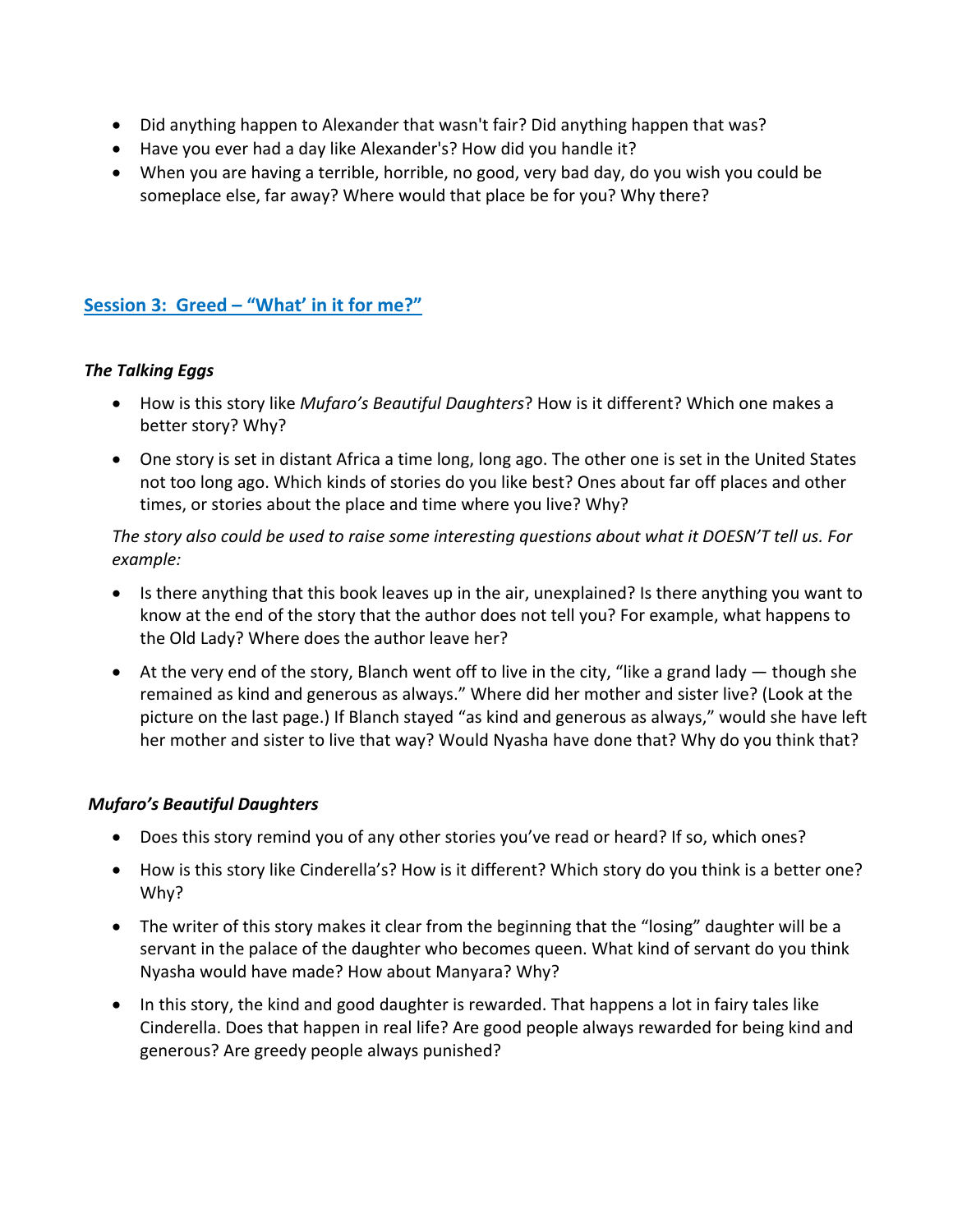- Do you think Nyasha expected to be rewarded for her kindness and charity? How do you know? Do you think she would have continued being kind and charitable even if she had not become queen? Why do you think that?
- Why do you think the teller of this tale made the animal Nyasha was nice top in her garden a snake? The man who wrote the story could have picked any animal at all. Why do you think he didn't make it a bunny or baby deer or something cute and fuzzy?

Mufaro's Beautiful Daughters *could also be used to discuss questions about kinds of countries, kinds of governments. After all, it is, finally, about how a ruler is selected and what qualities he or she must have to rule legitimately.*

## *Anansi and the Moss-Covered Rock?*

- In the story Anansi is described as lazy. Looking at his antics in the story, do you think Anansi was lazy? Why or why not?
- This story is a trickster story. They are told in many countries and by many cultures. Who is the trickiest character in this story? Why do you think that?
- Which kinds of stories do you like best, stories about animals or stories about people? Why?
- In some of the stories you've read, magical things happen (*Anansi, Mufaro's Beautiful Daughters, The Talking Eggs*), but in the others, no magic happens. Which kind of story do you like best? Ones in which magical things happen like talking eggs turning into jewels or snakes turning into kings or old ladies taking off their heads to comb their hair? Or ones where no magic happens, stories about people — like Alexander — very much like you. Why?

# **Session 4: Courage – "No Guts, No Glory"**

#### *Lon Po Po*

- *T*he book's cover says this is a "Red Riding Hood story from China." How is it different from the Red Riding Hood story you've heard? (*Prompt: Who saves Little Red Riding Hood? Who saves the girls in this story?)*
- The wolf in this story is big and powerful, and the girls are small and weak. Yet they defeat the wolf. How? By using what talent? Do you know any other stories in which small weak people or animals defeat big and powerful ones the same way?
- Let's say your fairy godmother came down one night with her magic wand and gave you a choice: You could become big and strong and very powerful, but not very smart. Or she could make you small and physically weak, but very, very smart. Which would you choose? Why that one? Do you think everyone would choose the same way? Why or why not?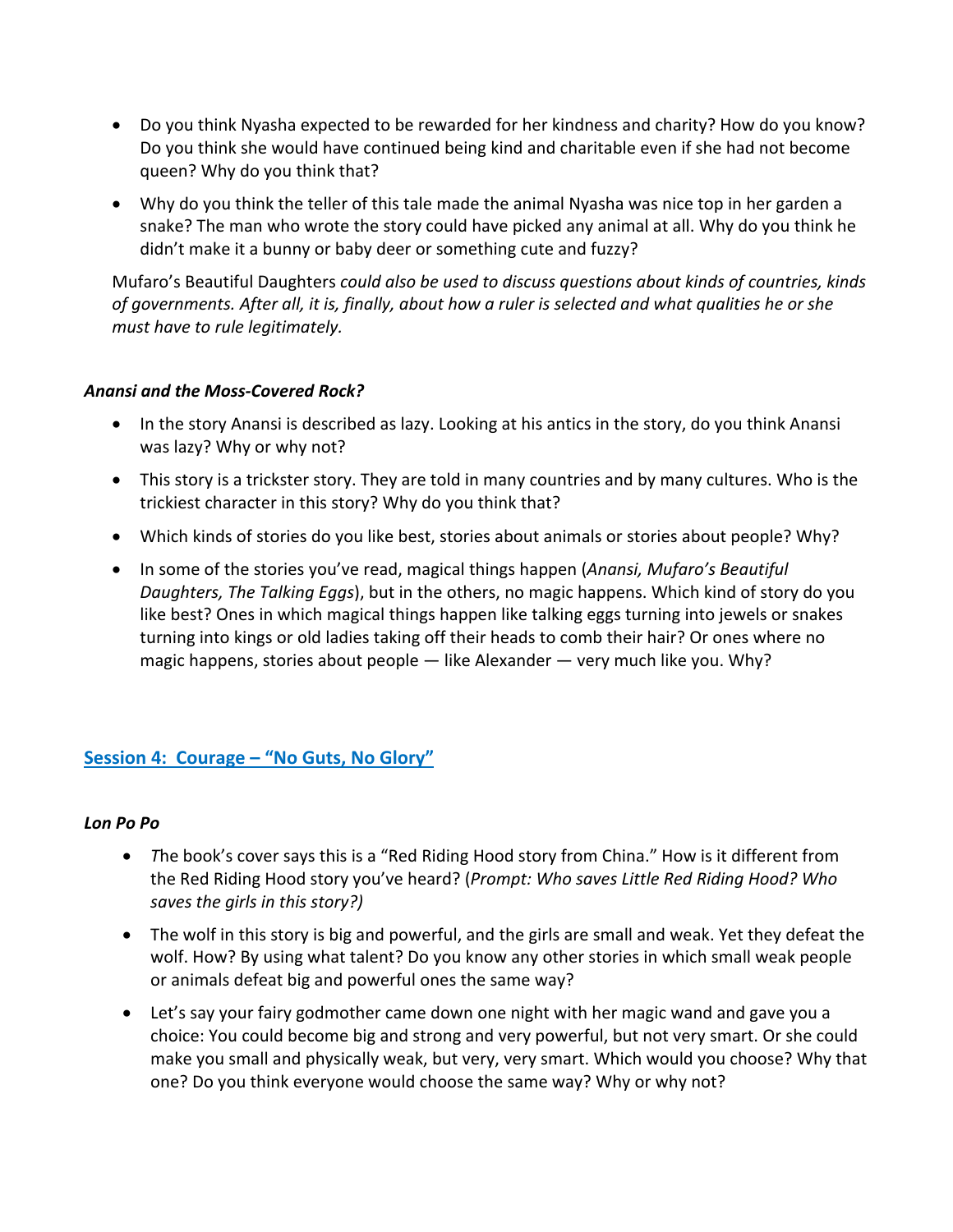- Do you think what happened to the girls counts as an adventure? Why or why not?
- In the dedication of the book, the author suggests that we use wolves as symbols for something. What is it? Do you agree with the author? What other stories do you know that contain wolves? How are they portrayed?

## *Where the Wild Things Are*

- This story is about a pretend adventure. Or maybe a dream? How can you tell when you are dreaming? Do you ever dream? Do you know you are in a dream when the events are happening or do the events in your dream seem real? How can you be sure—really sure—that you are not right now, home in bed, dreaming that you're at a Prime Time meeting?
- There are monsters in this story. Lots of children's stories from all around the world, and from the most ancient times too, are filled with monsters. Why do you think that is? Why did children in ancient Greece and children in Africa and children in colonial America and children today all like monster stories? And the scarier the better!
- Even adults like monster stories—especially in the movies. Have you seen any monster movies? Even today when we don't really believe in monsters anymore, people find them fun and exciting. Why do you think that is?
- Sent to his room, bored and alone, Max goes on an adventure in his imagination. And Max has a very good imagination! Have you ever been sent to your room with nothing to do for a long time? How did you pass the time?
- Is adventure necessary for people to lead satisfying, happy lives? Do children need adventure in their lives to be happy? How about to grow up right? Do adults need adventure too? Why or why not?
- Did you ever have an adventure? A real one? Has anyone in your family ever told you about one? What was it?
- Do you think people can have too much adventure? Have you?

## *Abiyoyo*

- Do you think the townspeople were right to run off the boy and his father? (*Prompt: Well would you want someone that annoying around all the time, playing tricks on you?*)
- Think about the end of the story. The man and boy are welcomed back; everyone loves them for killing the monster. Do you think the man will now stop playing his silly tricks on his neighbors? If he doesn't, do you think in a week, a month, a year, the townspeople will still be glad to have him around? Why or why not?
- Of the people in all three stories you read for today's session, who do you think showed the most courage? Why?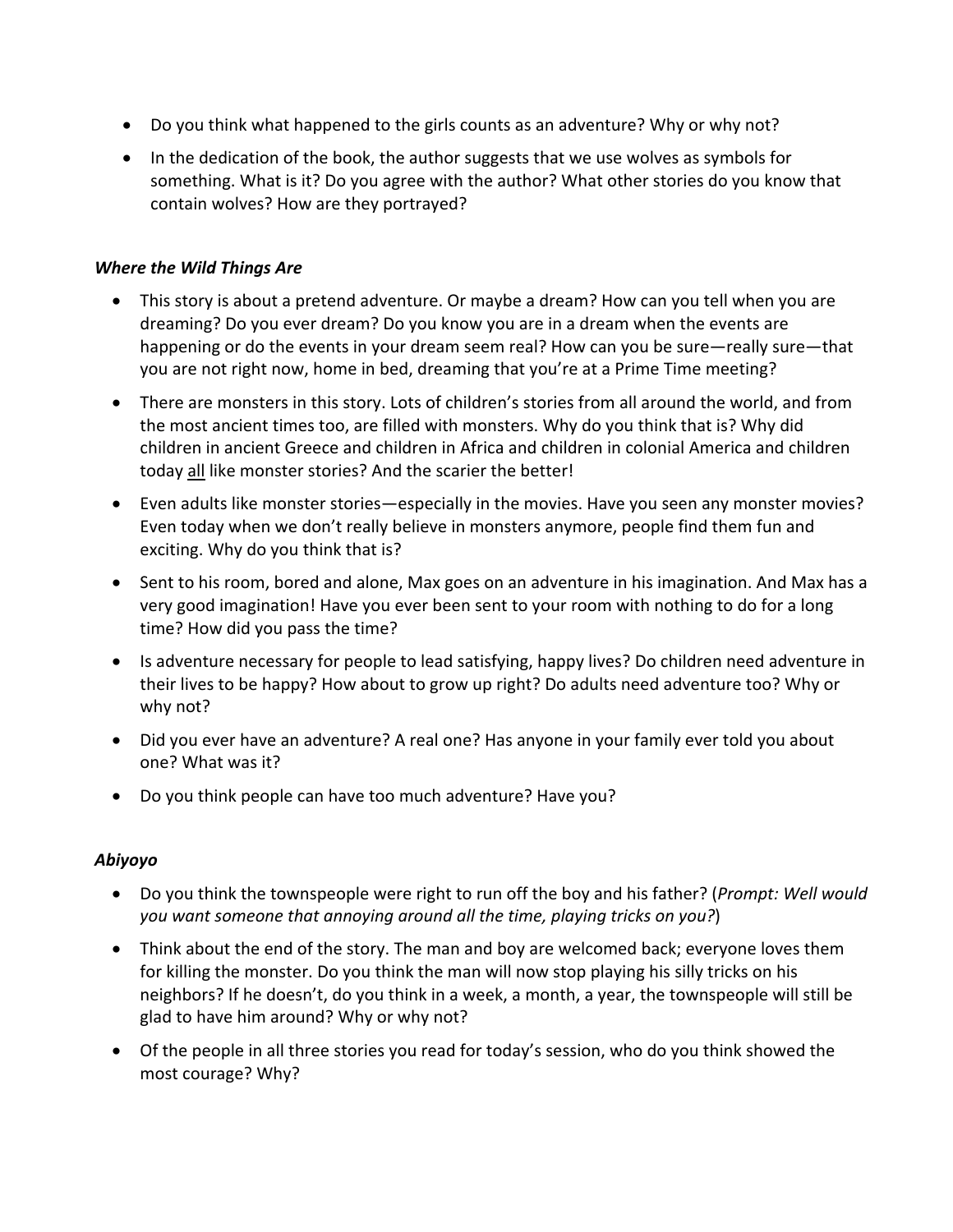- What does it mean to be brave? Can you be both brave and scared at the same time? Why or why not? The boy and his father risk their lives to save the town. Brave? Suppose the boy decided to stand on a railroad track as a train approached to see how close he could let the train get before he jumped out of the way. Would that be brave? Why or why not?
- Lots of stories are about people being brave when they face monsters or giants or criminals or wild animals or enemy soldiers or evil gods and dragons. They are brave in the face of deadly danger. Are there other kinds of courage? Are there other kinds of bravery? Can you think of any examples?
- Who is the bravest person—a real person—you know? Why do you think that? Who's the bravest person you ever heard of? Why do you think that?

# **Session 5: Dreams – "Just Do It!"**

#### *Fanny's Dream*

- Do you think Fanny was right to give up her dream? Why or why not?
- Suppose Fanny's dream had been something other than just to dance and live in the mayor's big house. Would you still think she was right (or wrong) to give up her dream? Suppose her dream had been to become a star in the WNBA. Would she have been right to give that up? Suppose her dream had been to find a cure for COVID-19. But she would have to work very hard and long to do it; meaning she might not have a family or family home. Which dream would you choose? Why?
- Are some dreams better than others? Why or why not? Do you think your parents or grandparents had dreams when they were younger? What do you think those dreams were? Why do you think so? Do you think that they still have those dreams? Or do you think they have different dreams? Why?
- Do our dreams change over time? Are there youthful dreams and more "adult" dreams? What are the differences between them? Which type was Fanny's unfulfilled dream? Why do you think so? If Fanny had had a chance to tell you her dream at the end of the story, what do you think it would be?

#### *Amazing Grace*

- Who is the storyteller in Grace's family? Who is the storyteller in your family? What kinds of stories do that person tell?
- Grace likes to listen to stories from her grandmother's memory, probably family stories. Are family stories told where you live? Do you like to hear stories about your own family? Is it important to hear those kinds of stories? Why or why not? When you have a family, do you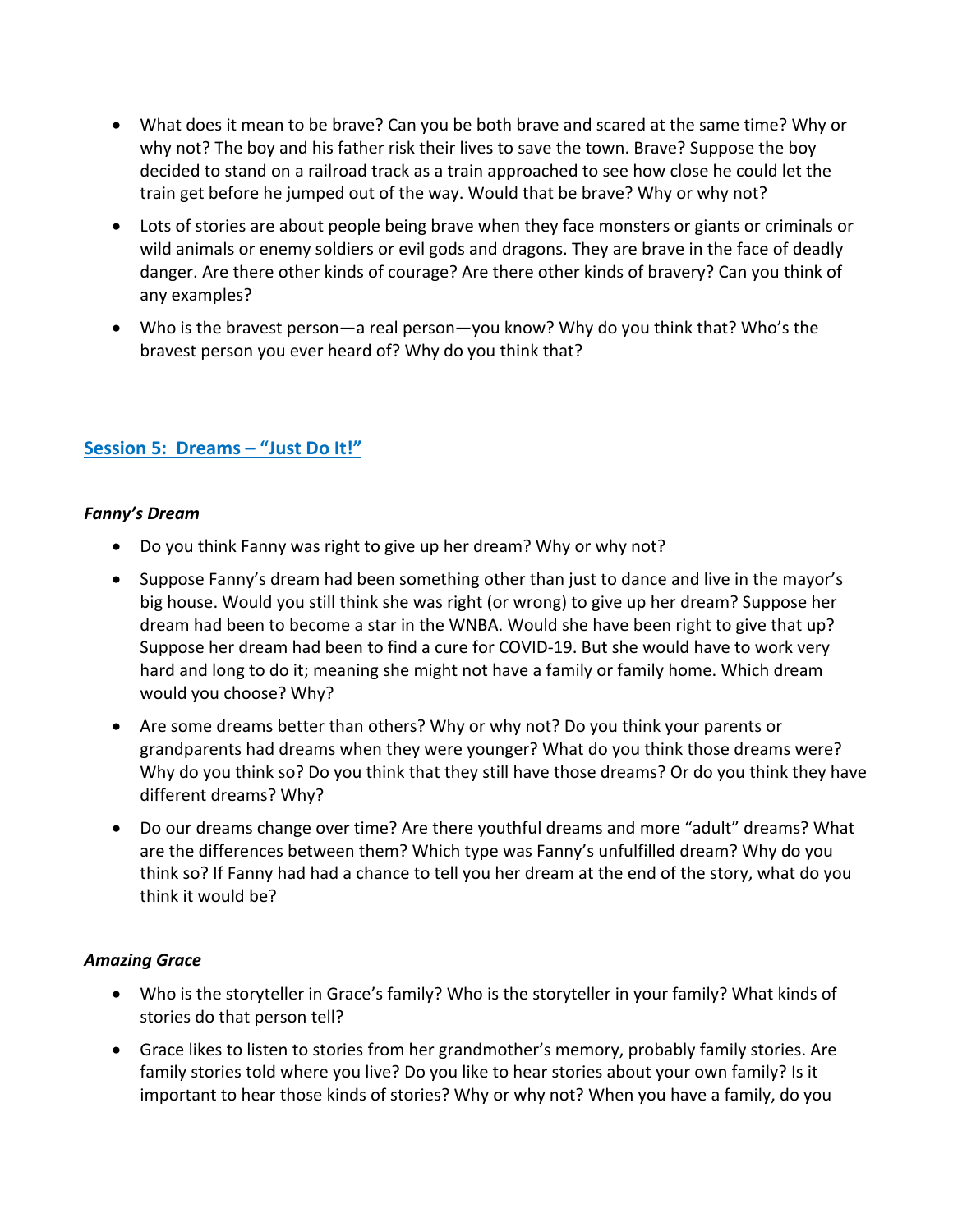think you will tell your grandchildren stories about what life was like when you were a kid? Why or why not? What's one story you would tell?

- Grace certainly has a very good imagination. Who else have you read about who has a very good imagination? Why do you think Grace's imagination is so good? What does she do to help her imagination along? How is your imagination? Do you do anything to help it along?
- The writers of the book give you hints about the stories Grace has been hearing and the stories she's been reading. Can you tell what some of them are from the pictures?
- You've read two stories for today's session about people who have dreams: Fanny and Grace. One gives hers up and the other refuses to. If you were given a choice—you could become someone like Fanny or someone like Grace—which would you choose? Why that one?
- Do you know any grown-ups who had a wonderful dream when they were young and made it come true? Have any of those grown-ups told you about those dreams? Tell us.
- Do you know any grown-ups who had to give up a dream? Have any of those grown-ups told you about those dreams? Tell us.

# **Session 6: Cleverness – "Dare to Dream"**

#### *Flossie and the Fox*

- There are lots of stories about sly foxes. Why do so many stories present foxes as especially sly or sneaky do you think? Why have so many writers picked a fox when they need someone in a story who is sneaky, slippery, and untrustworthy? Can you think of any other stories besides the ones you read for today that use foxes that way? What is there about foxes that makes us think they are especially clever or sly?
- Suppose you wanted to write a story about an animal that was not clever or sly, but one that was cruel and dangerous. What animal would you pick then? Suppose you wanted a story about an animal that was strong and powerful. What animal would you pick then? How about an animal that was gentle and kind? What then?
- Pretend you are the fox in this book. Can you think of anyting you could have done to convince Flossie absolutely, definitively, without a doubt, that you were indeed a fox? Do you think it would have worked? Why or why not?
- Should Flossie have been afraid of the fox? Why was it so important to the fox that Flossie admit he was one? By the time they meet the cat, is the fox still out to get the eggs, or is he after something else by then?
- Do you think Flossie has a plan in mind for out-foxing the fox right from the moment she meets him? Why do you think that she does (or doesn't)?

#### *The Monkey and the Crocodile*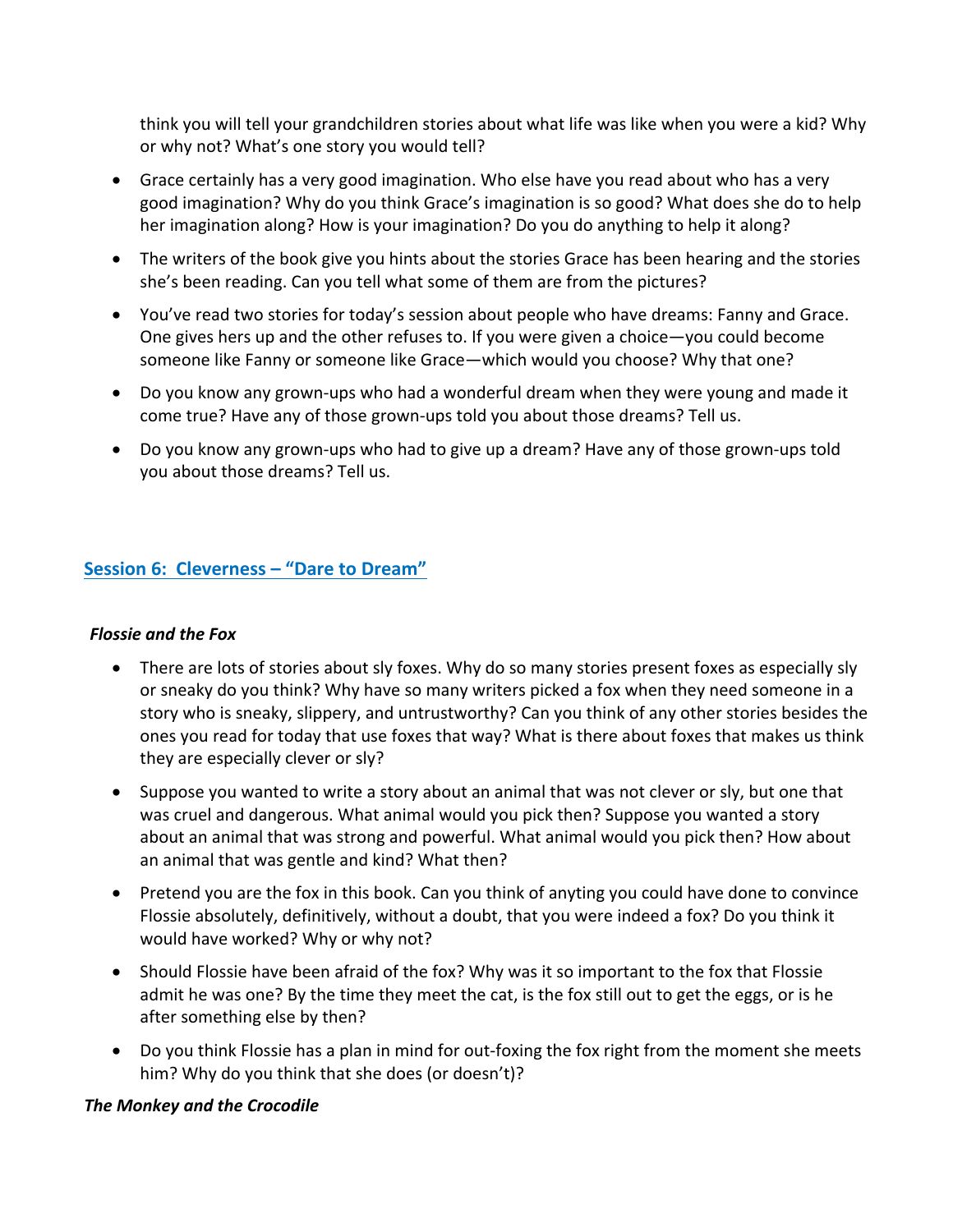- 1. What are the reasons the young crocodile wanted to catch a monkey and eat him since crocodiles don't usually try to eat monkeys? Do you think this crocodile is really "hungrier than the others?" Do you think that there might be another reason besides real hunger? What are some reasons why animals or people do things that others are not doing?
- 2. What does the old crocodile tell the young crocodile when one says that he wants to eat a monkey? Why do you think the older crocodile thought differently about the situation than the younger one? Do older people generally think differently than younger ones? Why do you think that they do or do not?
- 3. After the crocodile studied all the monkeys, how did he decide which one to eat? What does his tell you about the crocodile?
- 4. After the crocodile entices the monkey onto his back and starts taking the monkey to the mango trees, he tells the monkey that he is going to drown him. What does this act tell you about the crocodile? Since you have so much information about this crocodile now, how would you describe him?
- 5. How is the monkey able to outsmart the crocodile? Do your conclusions about the crocodile's behavior in the earlier two incidents (3 and 4) have anything to do with your conclusion about how the monkey is able to outsmart the crocodile? How do we make judgements about other people? On what do we base these judgements?
- After the monkey has outsmarted the crocodile once, the monkey moves down river from the mango tree so that he can get away from the crocodile and live in peace. However, the crocodile still wishes to eat this monkey, so he tracks him down and plots yet again to try to catch him. What does this action tell you about the crocodile? How does the monkey outwit him here? What does the way in which the monkey tricks the crocodile tell you about the monkey?
- The crocodile does not act in a very intelligent fashion throughout this book; however, at the book's end, he is smart enough to admit that the monkey is more cunning than he is. Although the crocodile pledges to leave the monkey alone, what does the monkey tell the crocodile? What does the monkey's statement, that he "shall be on the watch for you [the crocodile] just the same" tell you about the monkey? How is the crocodile similar to human being you know?
- Do you think that you are more like the monkey or more like the crocodile? Why? Which do you admire more? Why? Have you done both monkey-like and crocodile-like things before? What does that tell you about yourself? What does that tell you about people in general?

## *Doctor DeSoto*

- Doctor De Soto gets in trouble when he tries to do a good deed, when he risks his own safety (and his wife's safety!), to help the fox in pain. Should he have done that? Would you have done the same? Why or why not?
- Why do you think stories about little people overcoming stronger ones by out-thinking them are so popular? Why do people like them so much?